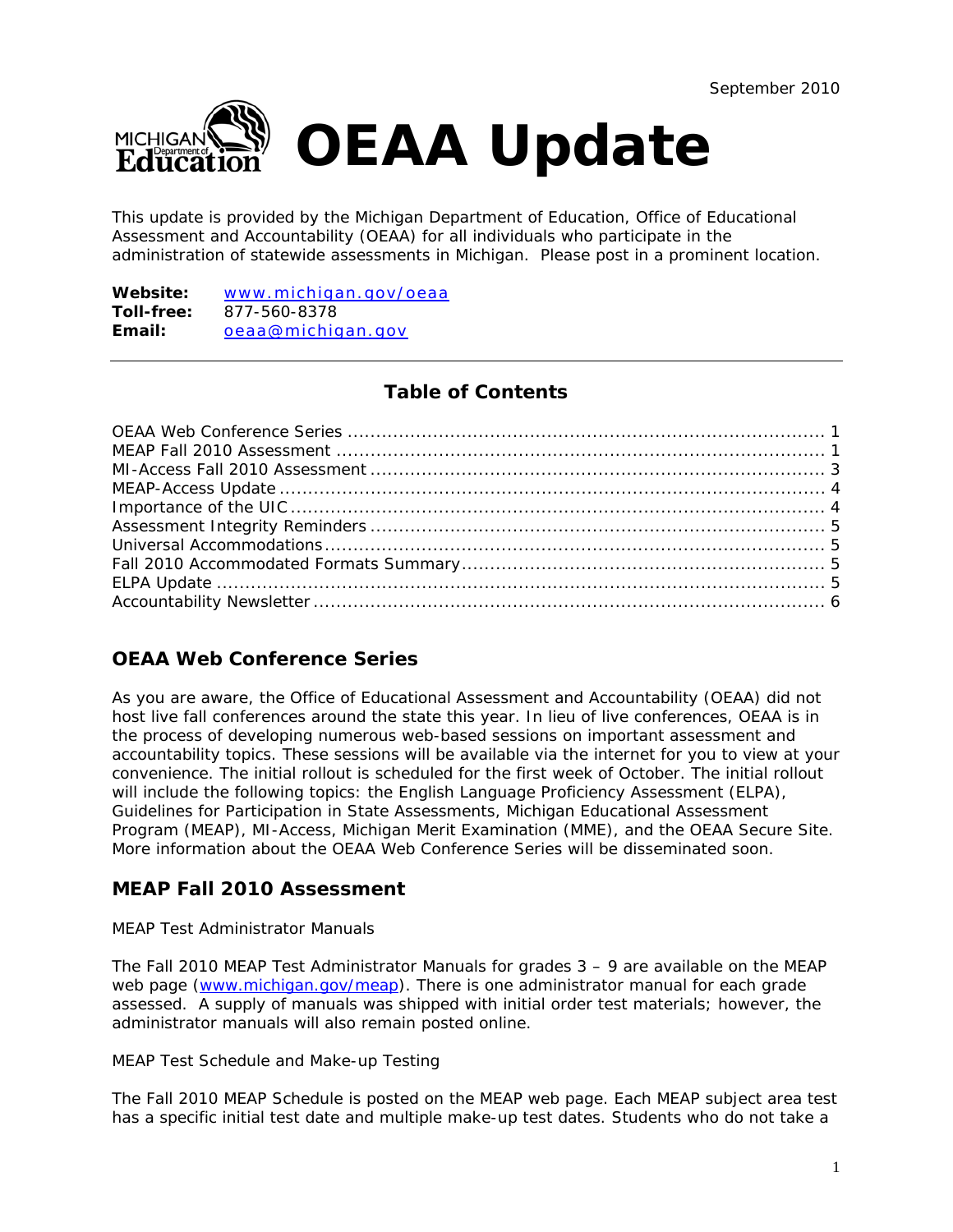test on the initial test date, may test on scheduled make-up test dates. These students will use the same test form assigned to the school.

## *MEAP Coordinator Briefing*

The MEAP Coordinator Briefing held on Thursday, September 16 is archived at [www.mistreamnet.org](http://www.mistreamnet.org/). The PowerPoint slides from the video cast are also posted.

### *Frequently Asked Questions*

When a number of questions focus on a specific topic, that topic is added to the Frequently Asked Questions document. This document can be found at the [www.michigan.gov/meap](http://www.michigan.gov/meap) web site. Questions and answers will be updated periodically.

### *Additional Material Orders*

The additional material order period opened on Tuesday, September 28. Please ensure test materials are carefully inventory prior to requesting additional materials. Only a districtlevel user can place additional material orders; therefore, a building coordinator should check with their district assessment coordinator if additional materials are needed at the building. MEAP additional material orders can be placed through Tuesday, October 26.

### *Emergency MEAP Test Administration or Resumed MEAP Testing*

In fall of 2009, the OEAA implemented new guidelines which enabled schools to resume testing for an absent student under two specific circumstances. If a student becomes ill during testing, or if parents/guardians remove students from school during testing, there are two options for the school to consider:

(1) The student takes the **entire** emergency test for the appropriate grade/subject area; or

(2) The student resumes testing where he or she left off.

The decision to allow the student to resume testing or take the **entire** emergency test should be made by the school *and* parents or guardians of the student. Factors to consider in making this determination should be if the student was able to give his or her best effort before they stopped testing or if taking the entire emergency test is in the best interest of the student.

A discussion of the decision-making criteria and procedures are found in the front section of the Test Administration Manual. To report testing irregularities or misadministrations, to notify OEAA of your intention to resume testing, or to order emergency tests, coordinators should complete the *OEAA Test Administration Incidence Report*. This report form can be found on the OEAA Secure Site ([www.michigan.gov/oeaa-secure](http://www.michigan.gov/oeaa-secure)).

#### *Completing the MEAP-Access Eligibility Bubble on Student Answer Documents*

There is a new field on the MEAP student answer documents for Fall 2010 entitled "MEAP-Access Eligibility". Information about the purpose of this field can be found in the "MEAP-Access Update" section of this document. Instructions for completing this field can be found in the MEAP Test Administrator Manuals for each grade level.

#### *Late Fees for Return of Materials*

Schools who return MEAP answer documents for scoring which do not have the correct Pre-printed student information or barcode label affixed will be charged a \$10 fee for processing these documents. After November 3, schools that return test materials may be charged a late fee (see MEAP Test Schedule at [www.michigan.gov/meap\)](http://www.michigan.gov/meap). All fees will be assessed by the scoring contractor, Measurement Incorporated.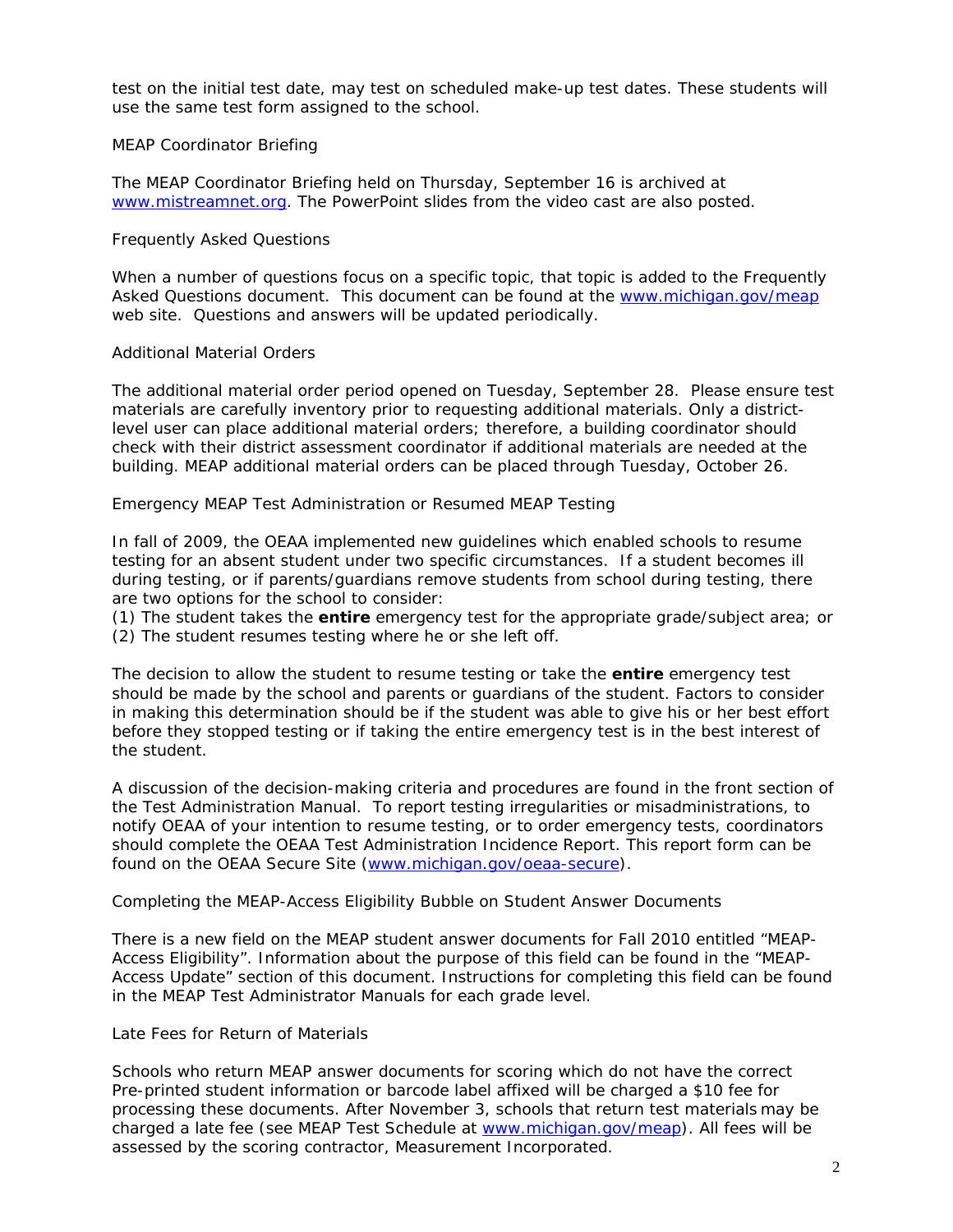For more information about MEAP, please email [oeaa@michigan.gov](mailto:oeaa@michigan.gov) or call 877-560-8378 and select option 2.

# **MI-Access Fall 2010 Assessment**

## *Assessment Schedule*

The fall MI-Access assessment window runs from **October 11 through November 19.** This six week period is designed to provide sufficient time to assess students in grades 3-8. Prior to the administration, please review the MI-Access Test Administrator Manual located in the "What's New" section of the MI-Access web page [\(www.michigan.gov/mi-access](http://www.michigan.gov/mi-access)).

### *Additional Material Orders*

Initial material orders were shipped to districts this week (week of September 27). Please allow time for the shipment to be delivered and then carefully inventory all items prior to placing an additional material order. Please DO NOT duplicate orders, as this will delay processing. Additional material orders may be placed from **October 4 through November 16** via the OEAA Secure Site ([www.michigan.gov/oeaa-secure\)](http://www.michigan.gov/oeaa-secure)**.** After November 16, the site will remain open ONLY for ancillary materials that are needed to properly organize and return assessment materials.

- 1) For Districts That Placed an Initial Material Order:
	- Check your overage inventory before placing an additional material order
	- Use the "Add'l Material Orders" tab to place an order on the Secure Site
		- o For standard-print booklet orders, districts must also order ALL other materials needed to administer the assessment, including student answer documents, rulers, and picture cards.
		- o For accommodated version orders, districts will receive ALL the materials needed to administer the assessments, including the accommodated item, student answer documents, standard-print booklets, rulers, etc.
- 2) For Districts That Did NOT Place an Initial Material Order:
	- Use "Add'l Material Orders" tab to place an order as soon as possible. The contractor will be able to identify these orders and they will automatically be processed as a first-time order.
		- o This means when either accommodated or standard-print booklets are ordered, districts will automatically receive ALL the materials needed to administer the assessments, including booklets, student answer documents, picture cards, rulers, etc.

Use of accommodated versions of the assessment must be documented in the students IEP. We request districts order only material that will be used. Ordering of Braille test booklets can only be made by calling 877-560-8378, option 4. You must provide District, School and student information, including UIC number.

#### *Completing the MEAP-Access Eligibility Bubble on Student Answer Documents*

There is a new field on the MI-Access Functional Independence student answer documents for Fall 2010 entitled "MEAP-Access Eligibility". Information about the purpose of this field can be found in the "MEAP-Access Update" section of this document. Instructions for completing this field can be found in the MI-Access Test Administrator Manual.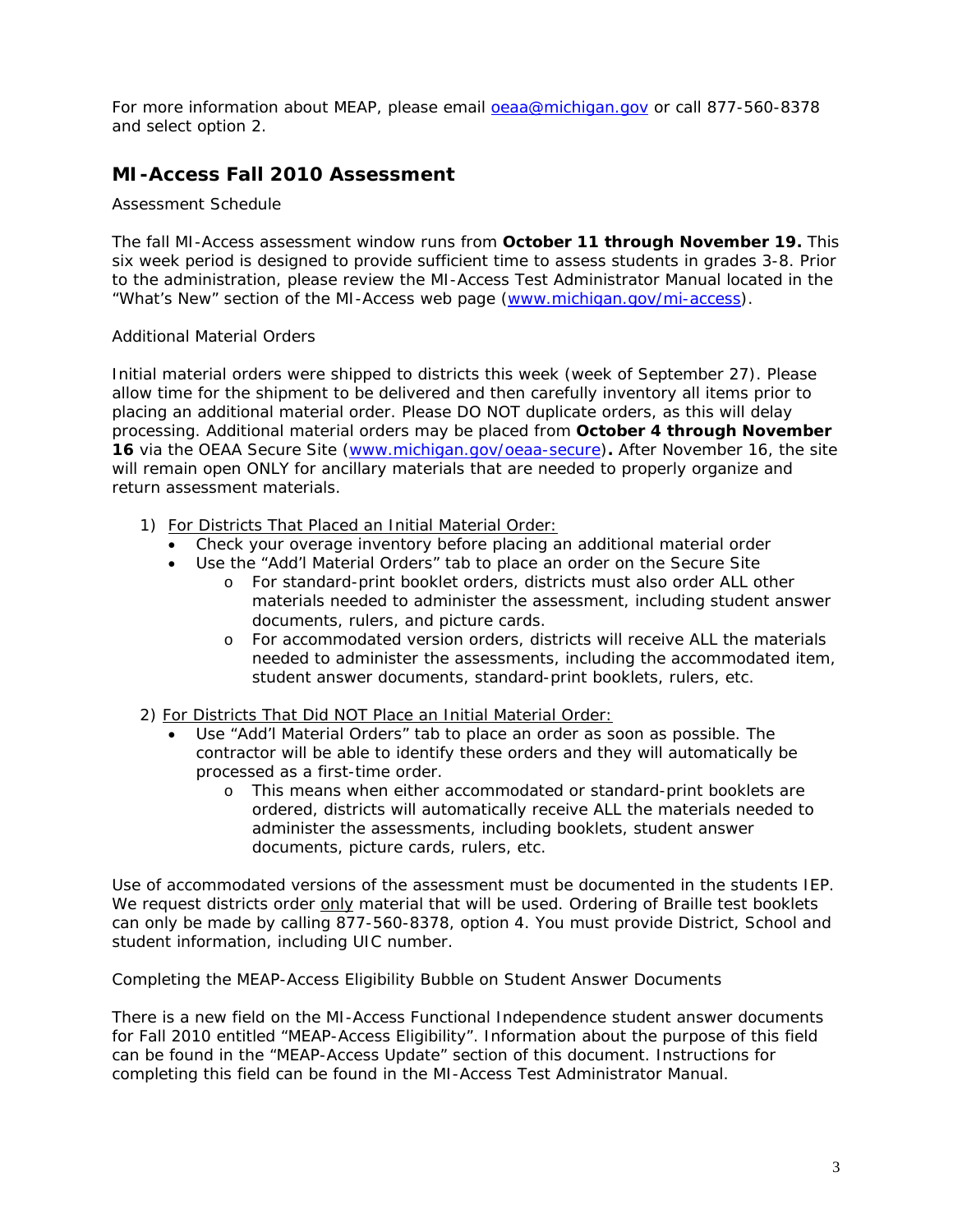## *Return of Materials and Late Fees*

The final date to ship all assessment materials back is **December 3, 2010**. Schools who return answer documents without the correct student barcode label affixed will be charged a \$10 fee for processing. If a shipment is 1 to 14 days past this date, there is a \$250 fee charged per school. If the shipment is 8 to 14 days past this date, there is an additional \$25 per answer document fee charged to the school. Shipments beyond 15 days past this date, will not be charged any fees and no results or reports will be posted or shipped.

If you have any questions about MI-Access, please e-mail [oeaa@michigan.gov](mailto:oeaa@michigan.gov) or call 877- 560-8378 and select option 4.

## **MEAP-Access Update**

MEAP-Access will NOT be administered in fall 2010. MEAP-Access is the newest statewide assessment which was administered operationally for the first time in fall 2009. It is designed to assess the content areas of reading/writing and mathematics in grades 3-8 and address the assessment needs of students for whom the MI-Access Functional Independence and MEAP assessments are not appropriate. Detailed eligibility criteria are available on the MEAP-Access webpage [www.michigan.gov/meap-access](http://www.michigan.gov/meap-access).

Low reliabilities from the Fall 2009 administration results made it clear the assessment items required more extensive modification to provide access to the content for the student participants. The Michigan State Board of Education (SBE), OEAA, the OEAA Advisory Committee, and the Technical Advisory Committee (TAC) agreed that a one-year delay was necessary to allow for appropriate study, development, and testing of modified items for future operational MEAP-Access assessments.

The OEAA was able to assemble stakeholders and educators from around the state to draft modification guidelines and utilized the Cognitive Laboratory Study methodology with individual Michigan students to assist with the verification of the guidelines. These item guidelines required some form of piloting prior to operation. Rather than administering a stand-alone pilot, the OEAA will be field-testing these modified items in some of the MEAP assessment forms as well as the MI-Access Functional Independence forms.

*Districts and schools will notice a new bubble on the fall 2010 MEAP and MI-Access student answer documents labeled "MEAP-Access Eligibility"*. This Yes/No bubble is designed to identify students who would most likely be eligible to take the MEAP-Access assessment if it was indeed available this fall. It is important that this bubble is completed by test administration staff, as this bubble will contribute greatly toward the verification, analysis, and development of MEAP-Access item modification guidelines for future assessments. For details on the MEAP-Access eligibility criteria, please visit the MEAP-Access webpage at [www.michigan.gov/meap-access](http://www.michigan.gov/meap-access).

OEAA anticipates that MEAP-Access will be available for operational use during Fall 2011.

## **Importance of the UIC**

For Fall 2010 MEAP and MI-Access testing, it will be more important than ever to ensure that every student has the correct UIC associated with his/her student record and the records in the Michigan Student Data System (MSDS) match those in the OEAA Secure Site. Student score reporting and AYP determinations may be adversely affected if there are missing or erroneous UICs or incorrect student demographics. Additional information about the impact of missing or invalid UICs, and step-by-step instructions for resolving UICs and updating student demographics will be forthcoming. Please watch for this important communication.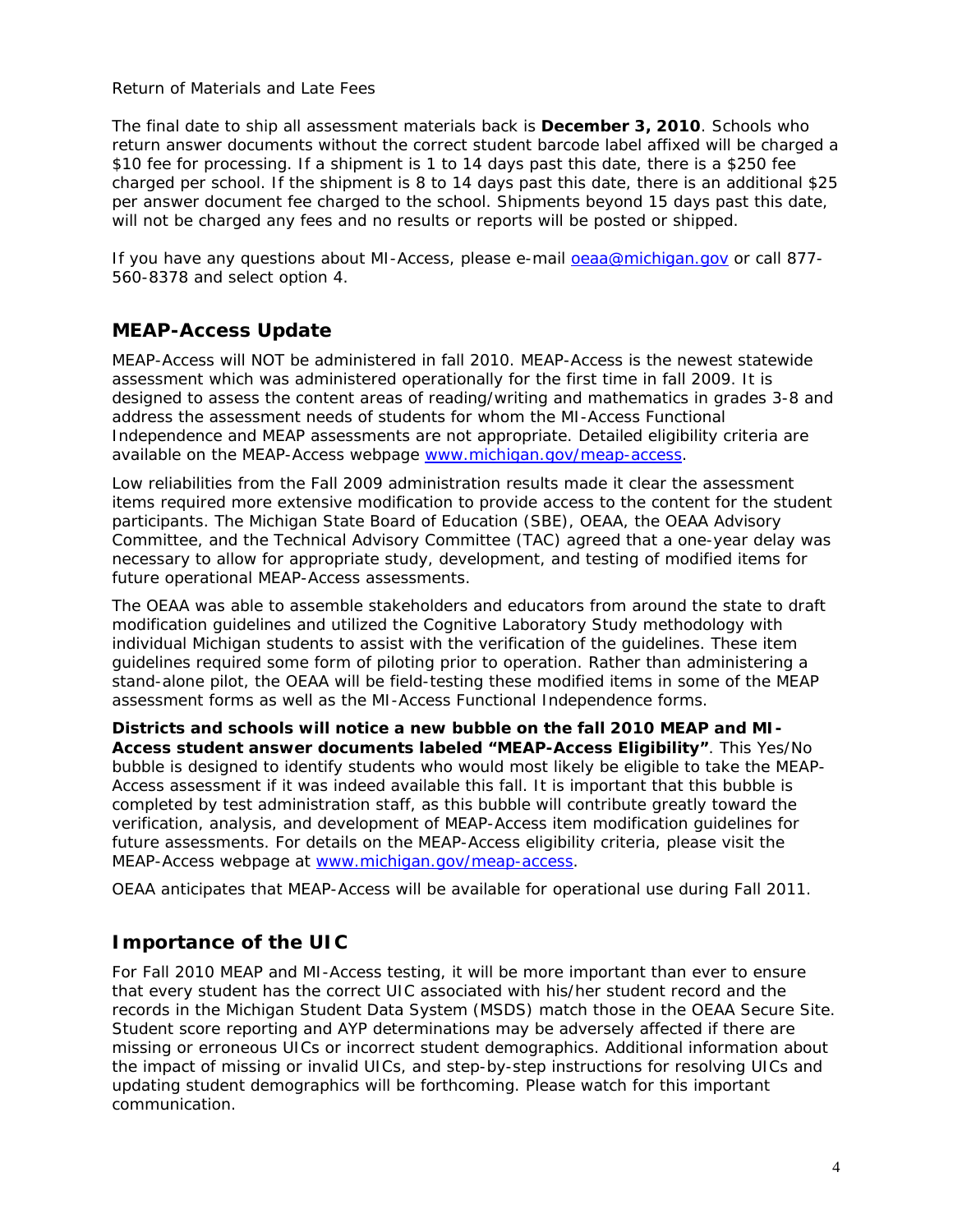# **Assessment Integrity Reminders**

## *10-day Rule Abolished*

OEAA has received many inquiries about test preparation during the 10 days prior to testing. With the publication of the *Assessment Integrity Guide*, dated September 9, 2009, the 10-day rule was abolished. Instead, the *Assessment Integrity Guide* provides educators with guidelines on appropriate and inappropriate test preparation, regardless of the duration until statewide testing begins.

## *Bulletin Boards*

Also, many questions have arisen about bulletin board displays. The *Assessment Integrity Guide* provides the following guidance for bulletin board displays:

Ensure that any room used for assessment does not contain any visual material that would provide students with clues or answers to questions. All items (such as displays, charts, maps, tables, bulletin board material, etc.) that contain any information directly related to MDE Benchmarks, HSCEs and GLCEs that could provide information to students in answering questions during test taking have been cleared or covered.

## **Universal Accommodations**

The *Assessment Accommodation Summary Table*, dated September 29, 2009, provides that there are a number of "universal accommodations" which can be given to all students, regardless of whether they have an IEP, Section 504 Plan, or ELL instruction. An example of a universal accommodation would be testing a student in a separate room, or in a separate location within a room. Use of a universal accommodation should not be recorded as an accommodation on the student answer document for MEAP or MI-Access. If a universal accommodation is used by a student, do not record the universal accommodation on the student's answer document.

## **Fall 2010 Grades 3-9 Accommodated Formats Summary**

A two-page document which summarizes the accommodated materials produced for MEAP and MI-Access Functional Independence in fall 2010 is now available on both the MEAP and MI-Access websites under the "What's New" sections. For your convenience, a link to this document is provided here:

[http://www.michigan.gov/documents/mde/Fall\\_2010\\_OEAA\\_Accommodated\\_Formats\\_3336](http://www.michigan.gov/documents/mde/Fall_2010_OEAA_Accommodated_Formats_333682_7.pdf) [82\\_7.pdf](http://www.michigan.gov/documents/mde/Fall_2010_OEAA_Accommodated_Formats_333682_7.pdf).

## **ELPA Update**

## *ELPA Resources for New Staff Members*

Do you have teachers or administrators who will be new to the ELPA this year? Tell them to check out the "ELPA Administrator's Welcome Kit", "Teacher Welcome Kit", and "ELPA Primer: All About the ELPA". These resources and many more are located on the ELPA webpage at [www.michigan.gov/elpa.](http://www.michigan.gov/elpa)

## *Spring 2011 ELPA*

The testing window for the Spring 2011 ELPA is March 7 – April 15. A calendar of important dates such as the Pre-ID window and Tested Roster dates can also be found on the ELPA